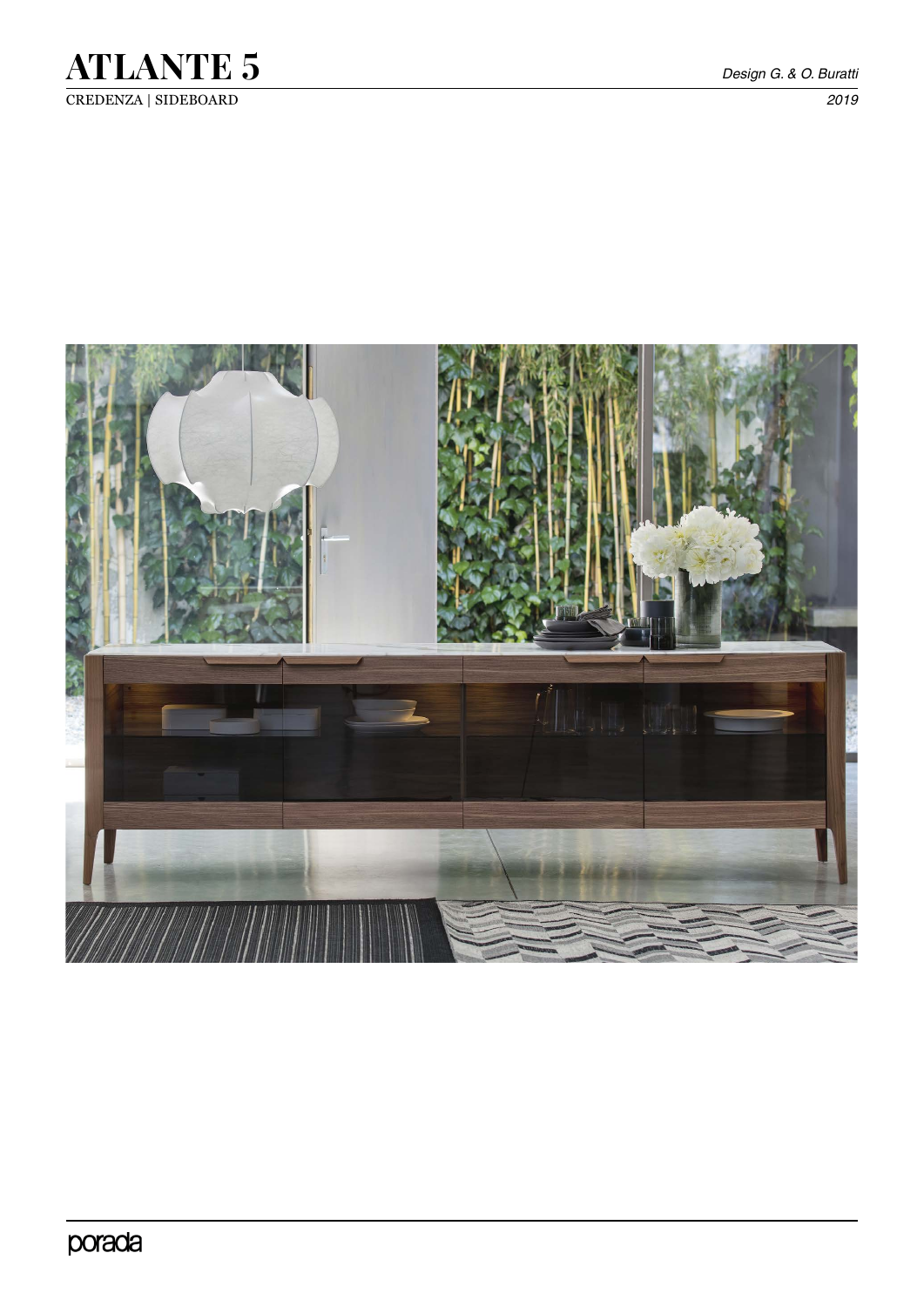# **ATLANTE 5** *Design G. & O. Buratti*

## CREDENZA | SIDEBOARD *2019*

Credenza in noce canaletta o frassino con quattro ante in cristallo fumè e piano in marmo, in legno o in cristallo<br>acidato retroverniciato. retroverniciato. Interno attrezzato con ripiani in cristallo. Illuminazione interna con LED dimmerabile con trasformatore 110/220 volt.

*Sideboard in solid canaletta walnut or ash with four smoked glass doors. Top is available in marble, wood or frosted backcoated glass. The inside is equipped with glass shelves. Internal dimmer LED lighting with transformer 110/220 Volts.*

*Anrichte aus massivem Nussbaum canaletta oder Esche, mit vier Türen aus Glas. Die obere Platte ist in den Ausführungen Marmor, Holz, oder satiniertes, hinterlackiertes Glas erhältlich. Die Inneneinteilung besteht aus Glasböden und einer Dimmer LED Beleuchtung mit Trafo für 110/220 Volt.*

*Meuble en noyer canaletta ou frêne avec quatre portes en verre fumé et plateau en marbre, bois ou verre dépoli rétro verni. Intérieur équipé avec étagères en verre. Éclairage intérieure en LED avec transformateur 110/220 volt.* 

*Aparador de nogal canaletta o fresno con cuatro puertas en cristal ahumado con tapa de mármol, de madera o de cristal al ácido retrobarnizado. Interior equipado con repisas de cristal. Iluminación interna con LED regulable con transformador 110/220 volt.*





porada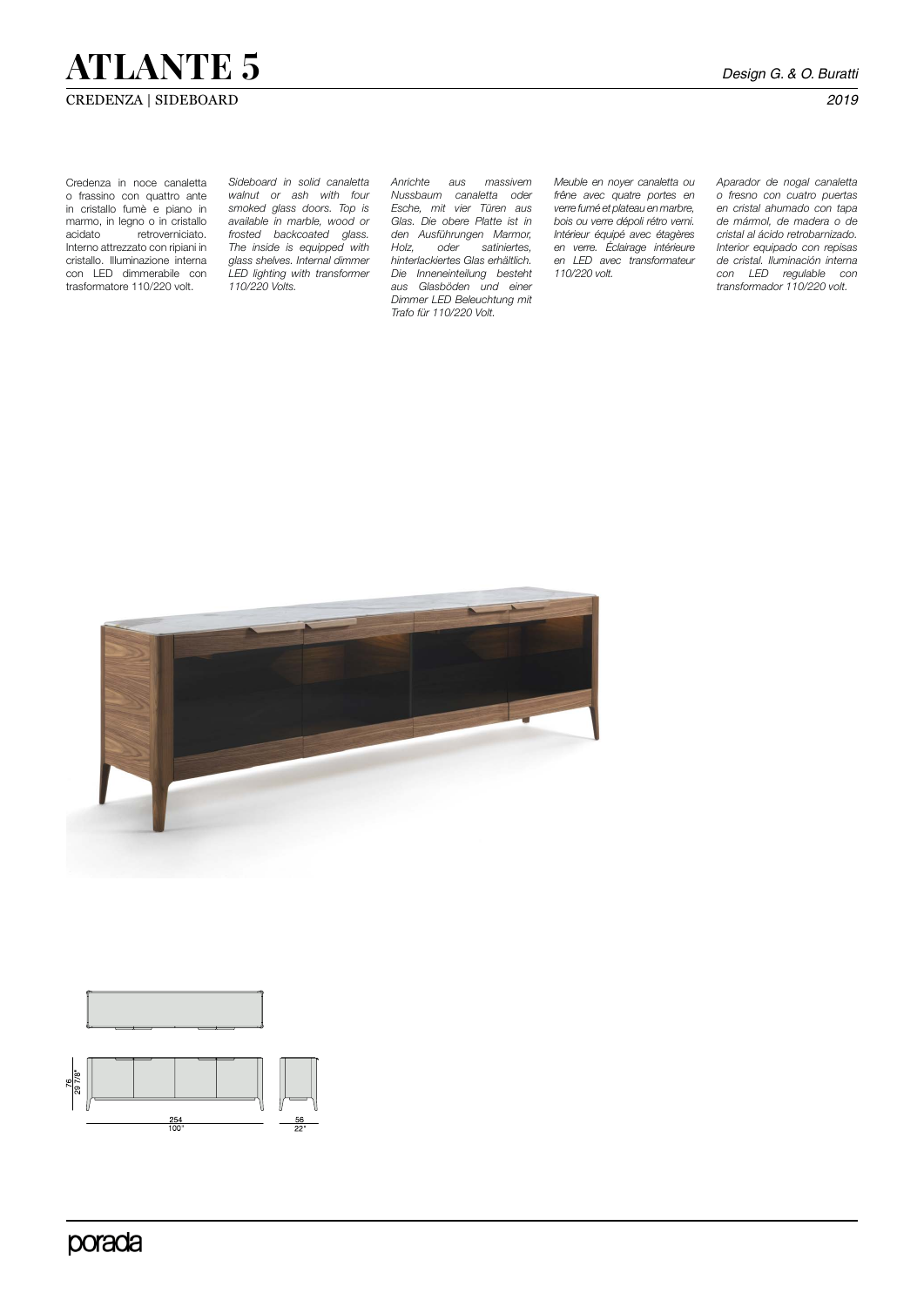# **ATLANTE 5** *Design G. & O. Buratti*

#### **Essenze** | *Wood*



### **Laccato opaco poro aperto/chiuso** | *Matt Lacquered open/closed pore*